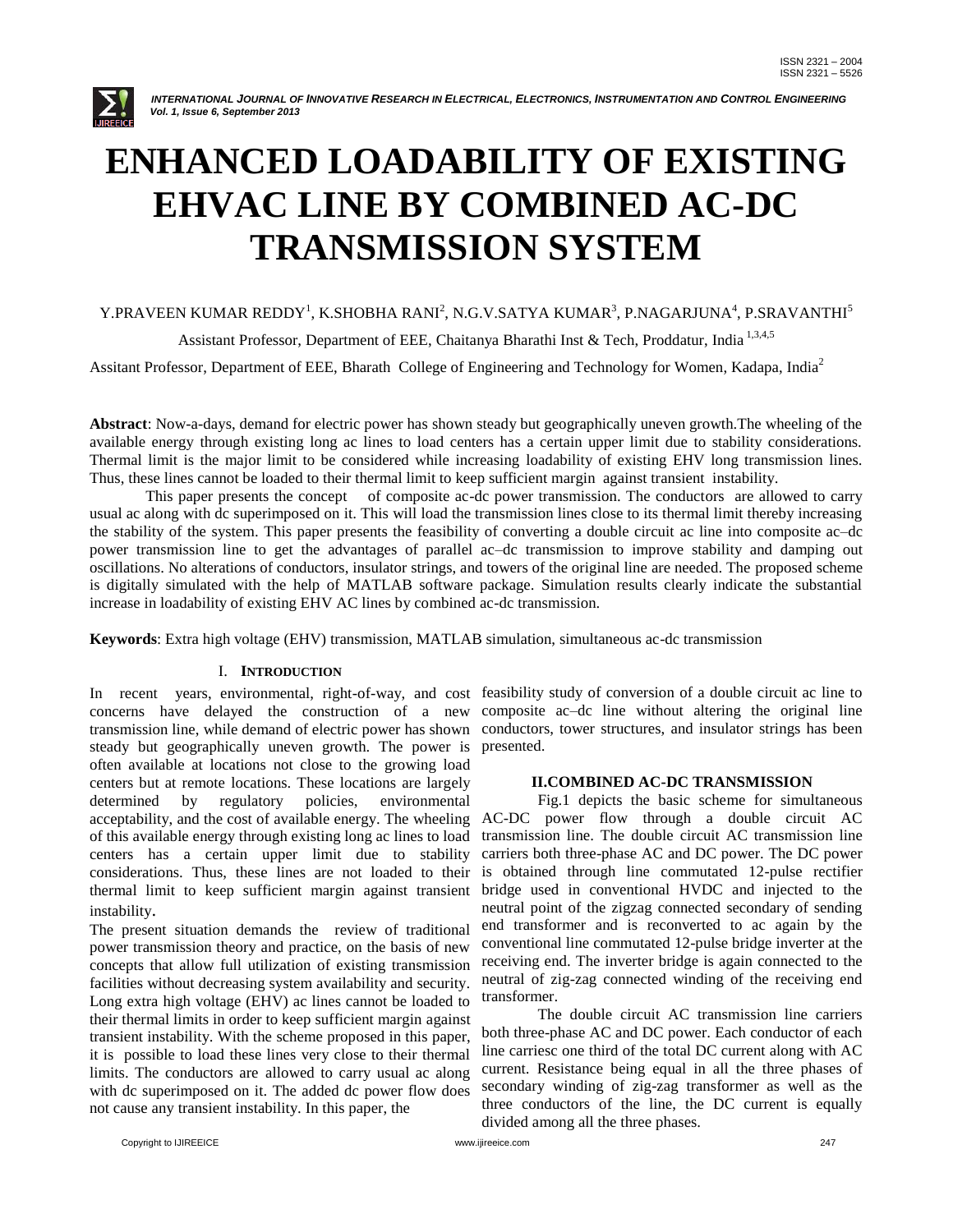

The three conductors of the second line provide return path current. Two fluxes produced by the dc current  $I_d/3$  flowing for the DC current. Zig-zag connected winding is used at through each of a winding in each limb of the both ends to avoid saturation of transformer due to dc



Fig. 1 Single line diagram for composite AC–DC transmission

core of a zig-zag transformer are equal in magnitude and Now allowing the net current through the conductor equal to opposite in direction. So the net DC flux at any instant of its thermal  $limit(I_{th})$ time becomes zero in each limb of the core. Thus, the DC saturation of the core is avoided. A high value of reactor *Xd* is used to reduce harmonics in DC current. In the absence of zero sequence and third harmonics or its multiple harmonic voltages, under normal operating conditions, the AC current flow through each transmission line will be restricted between the zigzag connected windings and the three conductors of the transmission line. Even the presence of these components of voltages may only be able to produce negligible current through the ground due to high value of  $X_d$  Assuming the usual constant current control of rectifier and constant extinction angle control of inverter, the equivalent circuit of the scheme under normal steadystate operating condition is given in Fig.2. The dotted lines in the figure show the path of ac return current only. The second transmission line carries the return DC current, and each conductor of the line carries  $I_{d}$  / 3 along with the AC current per phase. and are the maximum values of rectifier and inverter side DC voltages and are equal to  $3\sqrt{2}/\pi$ times converter AC input line-to-line voltage. R, L, and C are the line parameters per phase of each line. ,  $R_{cr}$ ,  $R_{ci}$  are commutating resistances, and  $\alpha$ , firing angle of rectifier and inverter.

# **III. MASTER CURRENT CONTROLLER**

 $I<sub>a</sub>$  being the rms ac current per conductor at any point of the line, the total rms current per conductor becomes

 $I = [I_a^2 + (I_d/3)^2]^{1/2}$  and  $P_L = 3I^2R$ 

The net current I in any conductor is offseted from zero.



Fig. 2 Equivalent circuit for normal steady-state operating condition

 $I_{\text{th}} = [I_{\text{a}}^2 + (I_{\text{d}}/3)^2]^{1/2}$ The on-line dc current order for rectifier is adjusted as

 $I_d = 3 \left[I_{th}^{2} - I_a^{2}\right]^{1/2}$ 

 A master current controller (MCC), shown in Fig. 3 is used to control the current order for converters.It measures the conductor ac current, computes the permissible dc current, and produces dc current order for inverters and rectifiers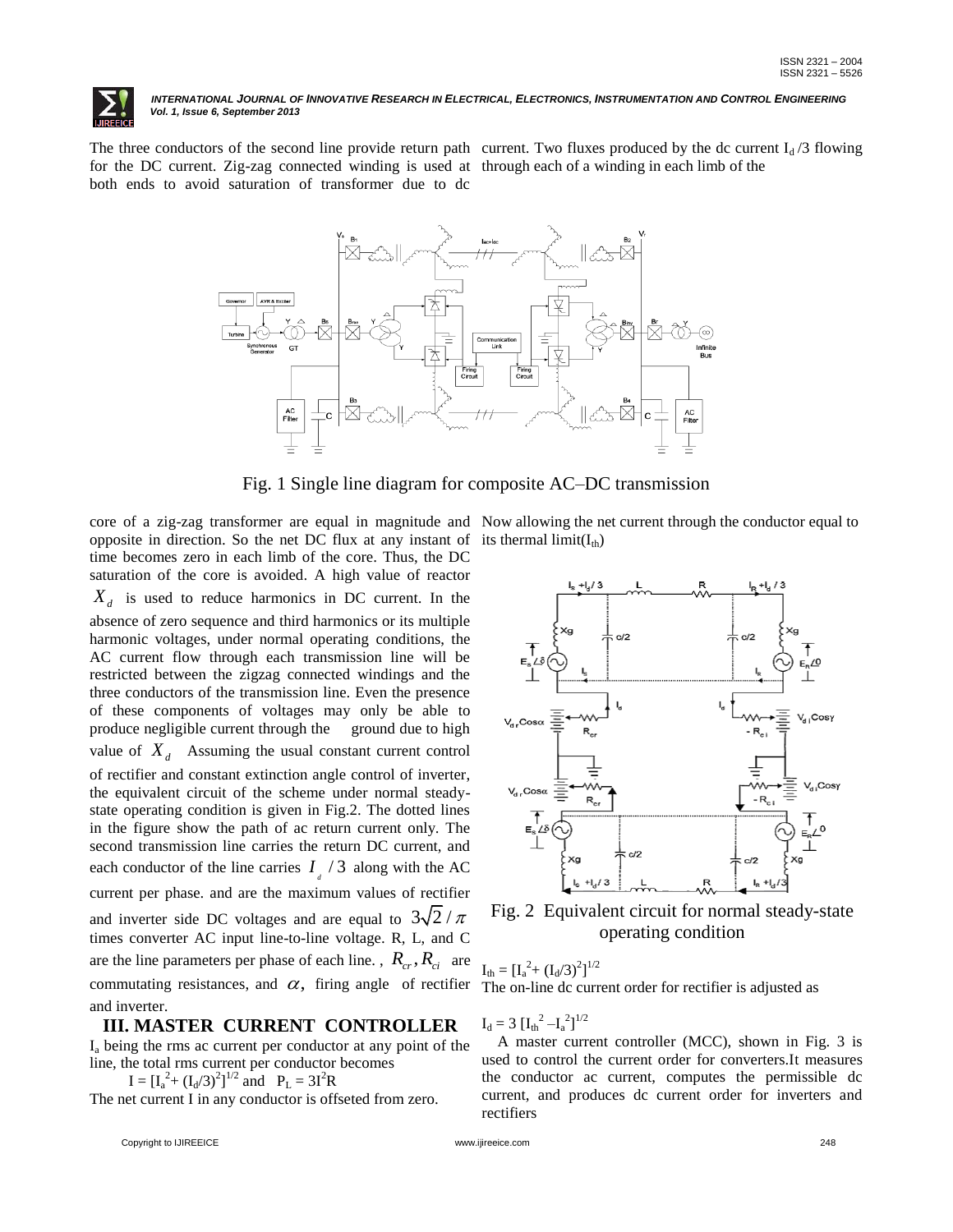

# **IV. SYSTEM UNDER STUDY**

A synchronous machine is feeding power to infinite bus via a double circuit, three-phase, 400- KV, 50-Hz, 450-Km AC transmission line.



Fig.3 Master current controller

The 2750-MVA (5 \*550), 24.0-KV synchronous machine is dynamically modeled, a field coil on d-axis and a damper coil on q-axis, by Park's equations with the frame of reference based in rotor.

Transmission lines are represented as the Bergeron model .It is based on a distributed LC parameter traveling wave line model, with lumped resistance. It represents the L and C elements of a PI section in a distributed manner (i.e., it does not use lumped parameters).

 It is roughly equivalent to using an infinite number of Proportional Integral(PI) sections, except that the resistance is lumped (1/2 in the middle of the line, 1/4 at each end). Like PI sections, the Bergeron model accurately represents the fundamental frequency only. It also represents impedances at other frequencies, except that the losses do not change. This model is suitable for studies where the fundamental frequency load flow is most important.

 The converters on each end of DC link are modeled as line commutated two six- pulse bridge (12-pulse), Their control system consist of constant current (CC) and constant extinction angle (CEA) and voltage dependent current order limiters (VDCOL) control. The converters are connected to AC buses via Y-Y and Y- converter transformers. Each bridge is a compact power system computer-aided design (SIMULINK) representation of a DC converter, which includes a built in six-pulse Graetz converter bridge (can be inverter or rectifier), an internal phase locked oscillator (PLO), firing and valve blocking controls, and firing angle /extinction  $(\alpha)$  angle  $(\gamma)$  measurements. It also includes built in RC snubber circuits for each thyristor. The controls used in DC system are those of CIGRE Benchmark, modified to suit at desired DC voltage. AC filters at each end on AC sides of converter transformers are connected to

Dc sides of the transformer are connected to filter out harmonics. These filters and shunt capacitor supply reactive power requirements of converters.

# **V.COMPUTED RESULTS OF THE PROPOSED SCHEME**

#### **Case A: AC Configuaration only**

The laudability of Moose (commercial name), ACSR, twin bundle conductor, 400-kV, 50-Hz, 450-km double circuit line has been computed.

The parameters of the line are

z=0.03252+j0.33086 ohm/km/ph/ckt

y=j3.3379\*10-6 S/km/ph/ckt

Current carrying capacity of each conductor=0.9 kA

 $I_{th} = 1.8$  kA/ckt, SIL=511 MW/ckt

x=74.4435 ohms/ph

Current carrying capacity of each conductor=0.9 kA

 $I_{th} = 1.8$  kA/ckt, SIL=511 MW/ckt

M=1.1 from load ability curve; X=74.4435 ohms/ph **Calculation for 30<sup>0</sup> :**

Let  $V_{ph}$  be per-phase rms voltage of original double circuit 400kV(L-L) AC line,

$$
V_{\text{ph}} = 400/\sqrt{3} = 230.94 \text{ kV}
$$

AC current per phase per circuit of the original double circuit line is computed as

 $I_{ph}/ckt = V_{ph} (\sin \delta_1/2)/X = 0.803kA$ 

Where  $\delta_1$  is the power angle between the voltages at the two ends.

The total power transfer through the double circuit line before conversion

$$
P'_{total} = \frac{3V_{ph}^2 \sin\delta_1}{\frac{1074.64MW}{}
$$

X

# **Case B:Conversion of the Conventional Double Circuit AC line into Composite AC-DC Power Transmission line**

Let  $V_{ph}$  be per-phase rms voltage of original AC line. Let also V<sub>a</sub> the per-phase voltage of AC component of composite AC-DC line with DC voltage  $V_d$  superimposed on it. As insulators remain unchanged, the peak voltage in both cases should be equal.

#### **Case B:Conversion of the Conventional Double Circuit AC line into Composite AC-DC Power Transmission line**

filter out 11th and 13th harmonics.DC filters at each end on Therefore, conductor-to-conductor separation distance of Let  $V_{ph}$  be per-phase rms voltage of original AC line. Let also V<sub>a</sub> the per-phase voltage of AC component of composite AC-DC line with DC voltage  $V_d$  superimposed on it. As insulators remain unchanged, the peak voltage in both cases should be equal in a cycle if  $(V_d/V_a) < \sqrt{2}$  is insured. Therefore, higher creepage distance requirement for insulator discs used for HVDC lines are not required. Each conductor is to be insulated for,  $V_{\text{max}}$  but the line-to line voltage has no DC component and  $V_{LLmax} = \sqrt{6}V_{a}$ .

Copyright to IJIREEICE www.ijireeice.com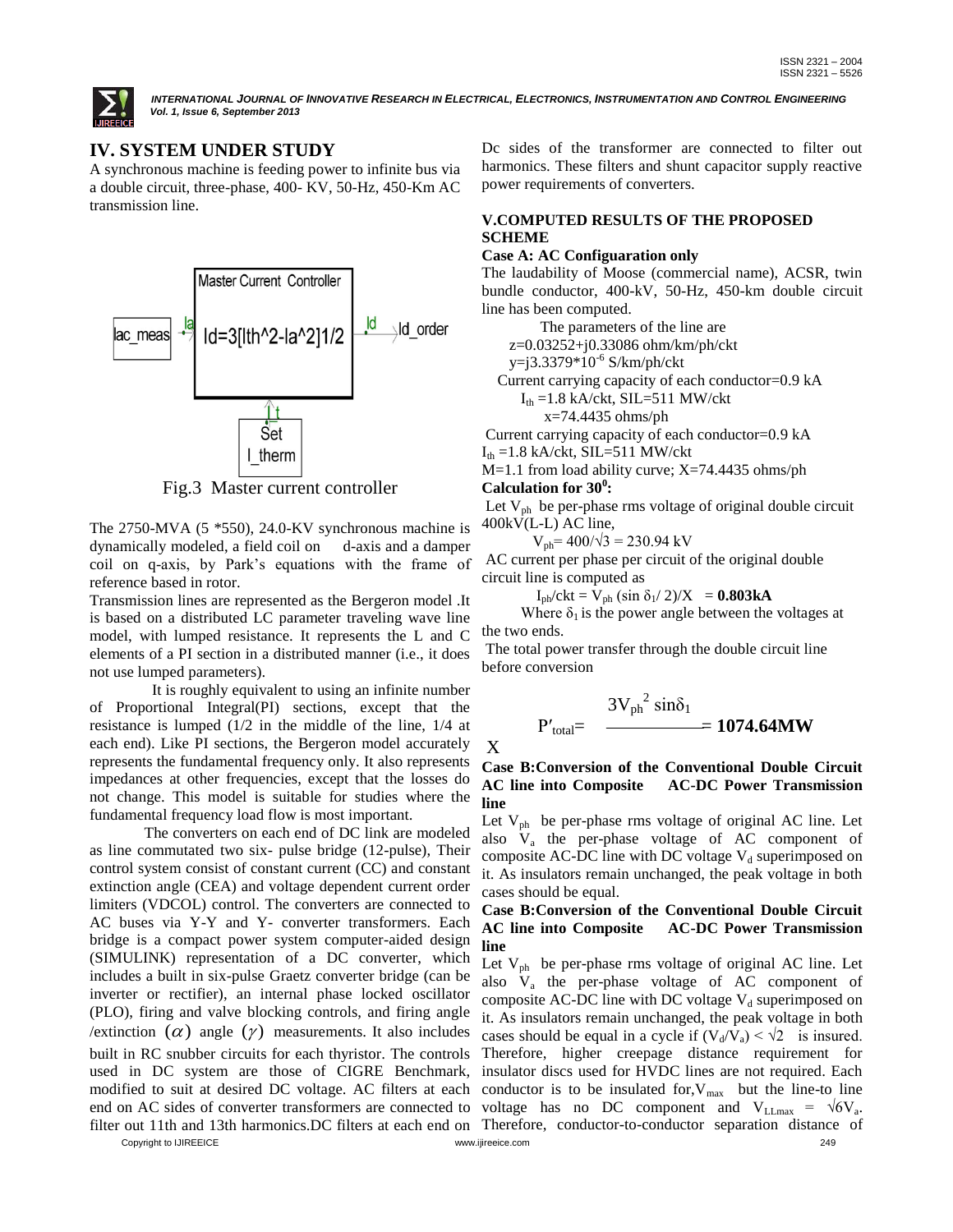

each line is determined only by rated AC voltage of the line. Allowing maximum permissible voltage offset such that the composite voltage wave just touches zero in each every cycle;

 $V_d = V_{ph}/\sqrt{2}$  and  $V_a = V_{ph}/2$ Using  $(5.1)$  &  $(5.2)$ , we get

 $V_a = 120$  KV/ph (208kV<sub>LL</sub>;  $V_d = 160$  kV. The above ac voltage Va has been increased from 115.473 to 120 kV, and Vd has been decreased from 163.328 to 160.0 kV to have zero crossing in voltage wave.

TABLE I

Computed values for total power transfer in composite ac-dc line

| Power Angle $(\delta)$<br><b>Degrees</b>             | $30^\circ$ | $45^{\circ}$ | $60^\circ$ | $75^\circ$ | $80^\circ$ |
|------------------------------------------------------|------------|--------------|------------|------------|------------|
| ac power (MW)<br>$=3V_a^2 \sin{\delta_2} / X$        | 290        | 410          | 502.61     | 560.6      | 571.55     |
| Ac current<br>$I_a = V(\sin \delta/2)/X$             | 0.4166     | 0.6122       | 0.805      | 0.98       | 1.035      |
| dc Current(kA)<br>$I_d = 3\sqrt{(I_{th}^2 - I_d^2)}$ | 5.253      | 5.078        | 4.829      | 4.529      | 4.418      |
| Dc Power<br>$P_{dc} = 2Vdi x$<br>Idi(MW)             | 1684.8     | 1624.9       | 1545.5     | 1149.44    | 1413.76    |
| $P_{total} = P_{ac} + P_{dc}$<br>(MW)                | 1971       | 2034         | 2048       | 2010       | 1985       |

# **V. DIGITAL SIMULATION OF THE PROPOSED SCHEME**

In order to examine the feasibility of the proposed scheme for enhanced power transfer and to observe the performance of the composite ac-dc power transmission system under various operating conditions, the MATLAB simulation is used. The simulated results in steady state are shown in Figs



Fig. 4 Rectifier and Inverter DC currents



Fig.5 Sending & receiving end voltages.



Fig. 6 Sending end (Ps), ac (Pac), dc(Pdc), and total transfer (Ptotal\_tr) power



Fig. 7 String phase voltage



Fig. 8. Combined AC-DC Current (I<sub>ac-dc</sub>=1.785kA)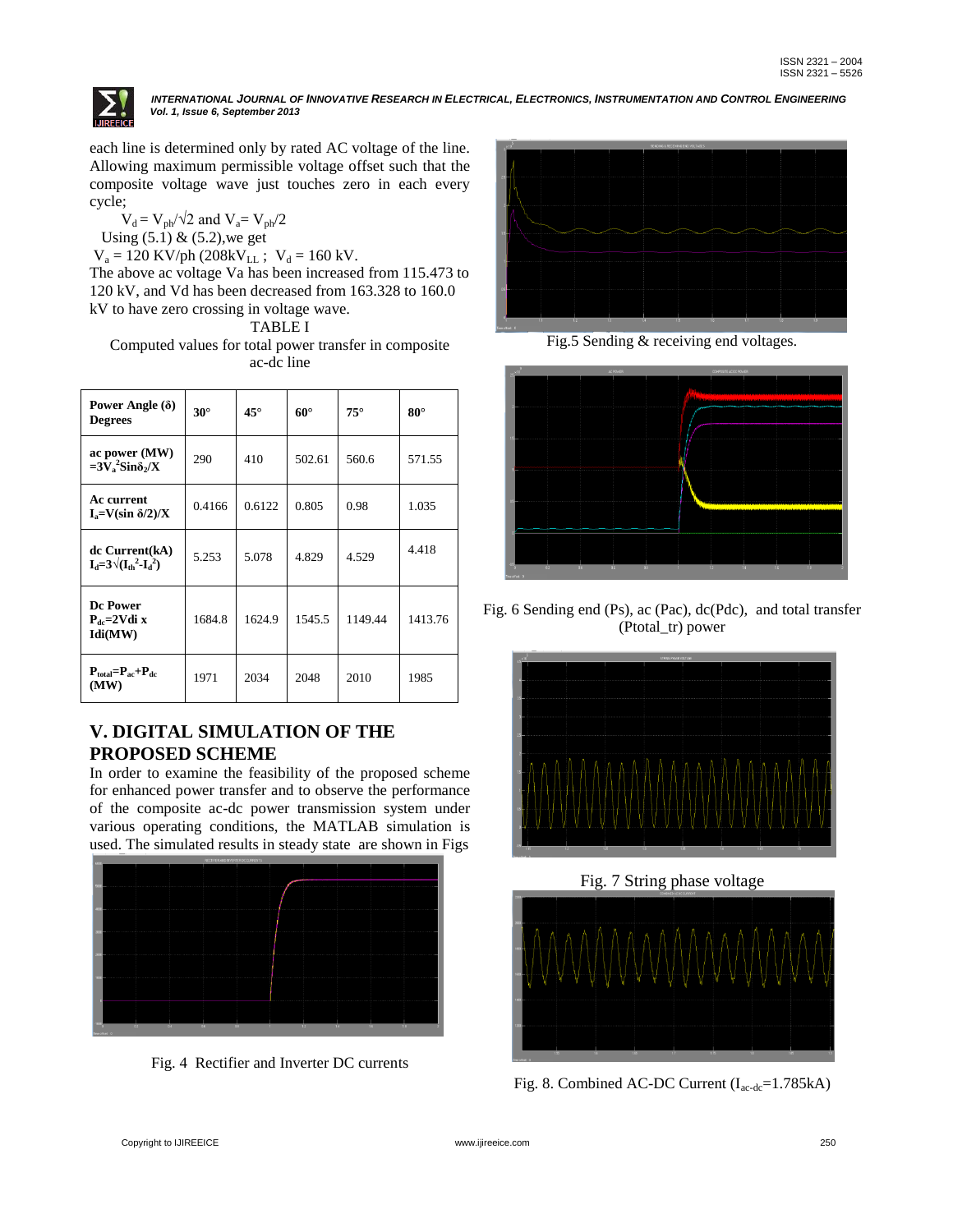



The above simulated results clearly demonstrate that there is substantial increase in the loadability of the line if converted to a composite ac-dc line. The line is loaded to its thermal limit with the superimposed dc current

Fig .9 Converter voltages ( $V_{\text{der}}=375kV$ ;  $V_{\text{det}}=325kV$ )



Fig. 10 Simulink block diagram for simultaneous ac-dc transmission system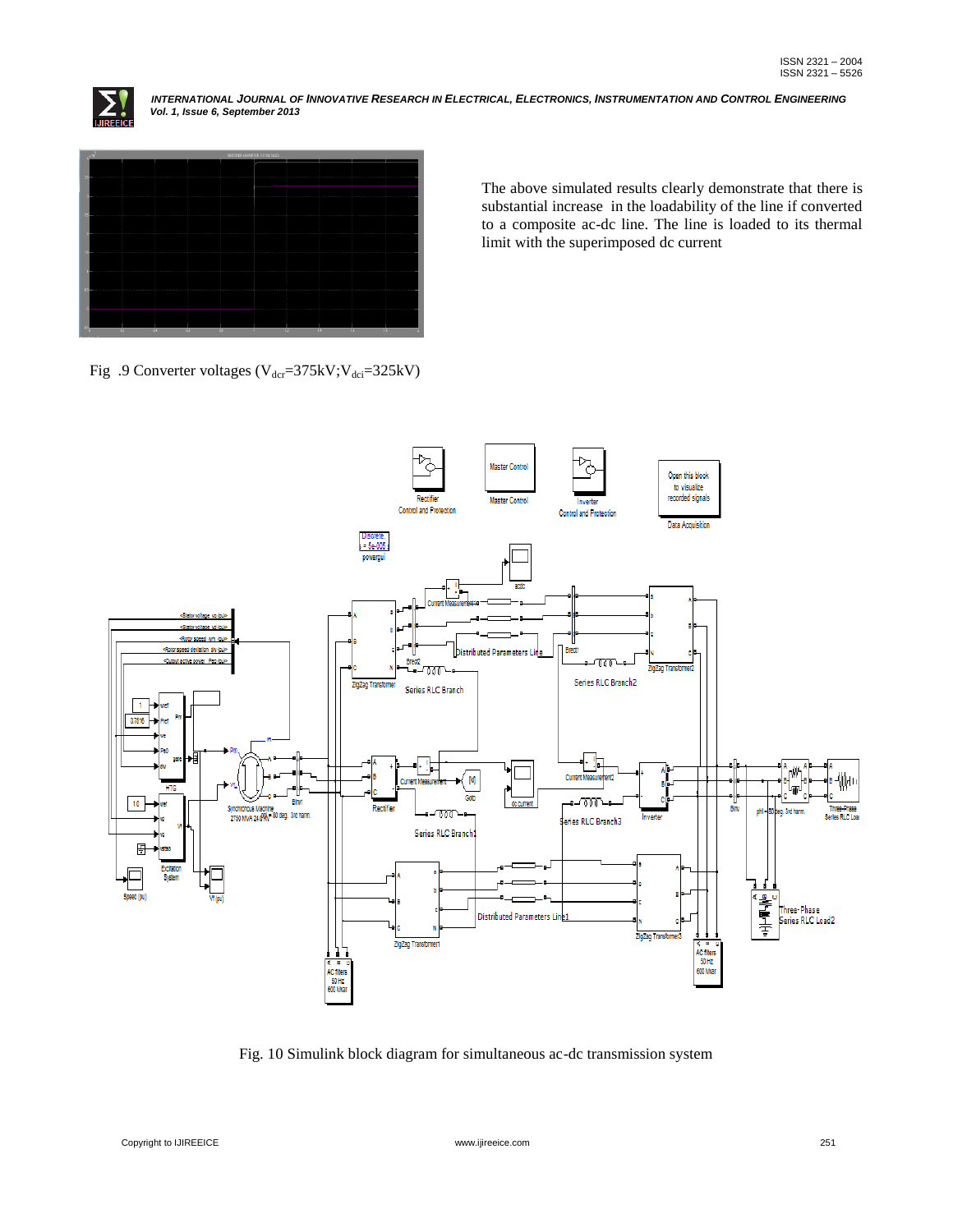

# **VII. COMPARISON OF RESULTS**

## **AC CONFIGURATION ONLY**

TABLE.2

Simulation results of ac configuration

| POWER ANGLE, $\delta$       | $30^\circ$ |
|-----------------------------|------------|
| LINE LENGTH                 | 450kms     |
| AC CURRENT, $I_{ac}$        | 0.76kA     |
| AC VOLTAGE, V <sub>ph</sub> | 230kV      |
| POWER TRANSFER, P'total     | 1090MW     |

## **COMPOSITE AC-DC CONFIGURATION** TABLE.3

Simulation results of composite ac-dc configuration

| POWER ANGLE, $\delta$                   | $30^\circ$ |
|-----------------------------------------|------------|
| <b>LINE LENGTH</b>                      | 450kms     |
|                                         |            |
| <b>AC CURRENT, I.</b>                   | 400A       |
| DC CURRENT, I <sub>d</sub>              | 5.3kA      |
| CONDUCTOR DC CURRENT, I <sub>d</sub> /3 | 1.740kA    |
| <b>CONDUCTOR CURRENT, Inc.</b> -de      | 1.785kA    |
| AC VOLTAGE, V <sub>a</sub>              | 120kV      |
| DC VOLTAGE, V <sub>d</sub>              | 160kV      |
| AC POWER, $P_{ac}$                      | 300MW      |
| DC POWER, $P_{dc}$                      | 1735MW     |
| <b>TOTAL POWER TRANSFER, Pacedo</b>     | 1935MW     |

Thus there is substantial increase (about 77.52%) in the loadability of the line if converted to a composite ac-dc line. The line is loaded to its thermal limit with the superimposed dc current. It has been verified from computation as well as simulation that the maximum power transfer of 2062MW transmitted by composite ac-dc line occurs at power angle of 60°. The same amount of power transfer through conventional double circuit line would require a power angle of 73.68°, which is beyond the safe limit for power angle. The corresponding conductor current is 1.7744 kA. It has been observed from above tracing that system is stable even after superimposing dc on ac.

# IV.**VIII CONCLUSION**

The feasibility to convert ac transmission line to a composite ac–dc line has been demonstrated. For the particular system studied, there is substantial increase (about 83.45%) in the loadabilty of the line. The line is loaded to its thermal limit with the superimposed dc current. The dc power flow does not impose any stability problem. The advantage of parallel ac–dc transmission is obtained. Dc current regulator may modulate ac power flow. There is no need for any modification in the size of conductors, insulator strings, and

towers structure of the optimum values of ac and dc voltage components of the converted composite line are 1/2 and  $1/\sqrt{2}$  times the ac voltage

#### V. **ACKNOWLEDGEMENT**

The authors are thankful to Dr Pandurangan Ravi, Prof A Venkateswara Reddy, Mr T Vinod Kumar, Mr S Satish Kumar, Mr K Siva Prasad, Mr M Ashok Kumar,Mr K Dinesh Kumar , Mr J SivaPrasad , Mr B S Mahmed Shaheer for helping us to assist this paper successfully.

#### VI.**REFERENCES**

L. K. Gyugyi, "Unified power flow concept for flexible A.C. transmission system," Proc. Inst. Elect. Eng., p. 323, Jul. 1992.

L. K. Gyugyi et al., "The unified power flow controller; a new approach to power transmission control," IEEE Trans. Power Del., vol. 10, no. 2, pp. 1085–1097, Apr. 1995.

N. G. Hingorani, "FACTS—flexible A.C. transmission system," inProc. Inst. Elect. Eng. 5th. Int. Conf. A.C. D.C. Power Transmission, London, U.K., 1991.

P. S. Kundur, Power System Stability and Control. New York: Mc- Graw-Hill, 1994.

K. R. Padiyar, M. A. Pai, and C. Radhakrishna, "Analysis of D.C. link control for system stabilization," in Proc. Inst. Elect. Eng. Conf. Publ. No. 205, London, U.K., 1981, pp. 145–148.

H. Rahman and B. H. Khan, "Power upgrading of transmission line by combining ac-dc transmission," IEEE Trans. Power Syst., vol. 22, no. 1, pp. 459–466, Feb. 2007.

H. Rahman and B. H. Khan, "Possibility of power tapping from composite AC-DC power transmission lines," IEEE Trans. Power Del., vol. 23, no. 3, July. 2008.

Clerici, L. Paris, and P. Danfors, "HVDC conversion of HVAC line to provide substantial power upgrading," IEEE Trans. Power Del., vol.6, no. 1, pp. 324–333, Jan. 1991.

# **BIOGRAPHY**



**Y PRAVEEN KUMAR REDDY** is Assistant Professor in the department of EEE , Chaitanya Bharathi Institute of Technology, Proddatur. He has 5 years of Teaching experience. His areas of interest are Power Electronic applications



**K.SHOBHA RANI** is Assistant Professor in the department of EEE , Bharath College of Engineering and Technology for Women Kadapa. She has 3 years of Teaching experience. Her areas of interest are Power Electronic applications in Power Systems.

**N.G.V.SATYA KUMAR** is Assistant Professor in the department of EEE, Chaitanya Bharathi Institute of Technology, Proddatur. He has 3 years of Teaching experience. His areas of interest are Electrical Drives and Power Systems.